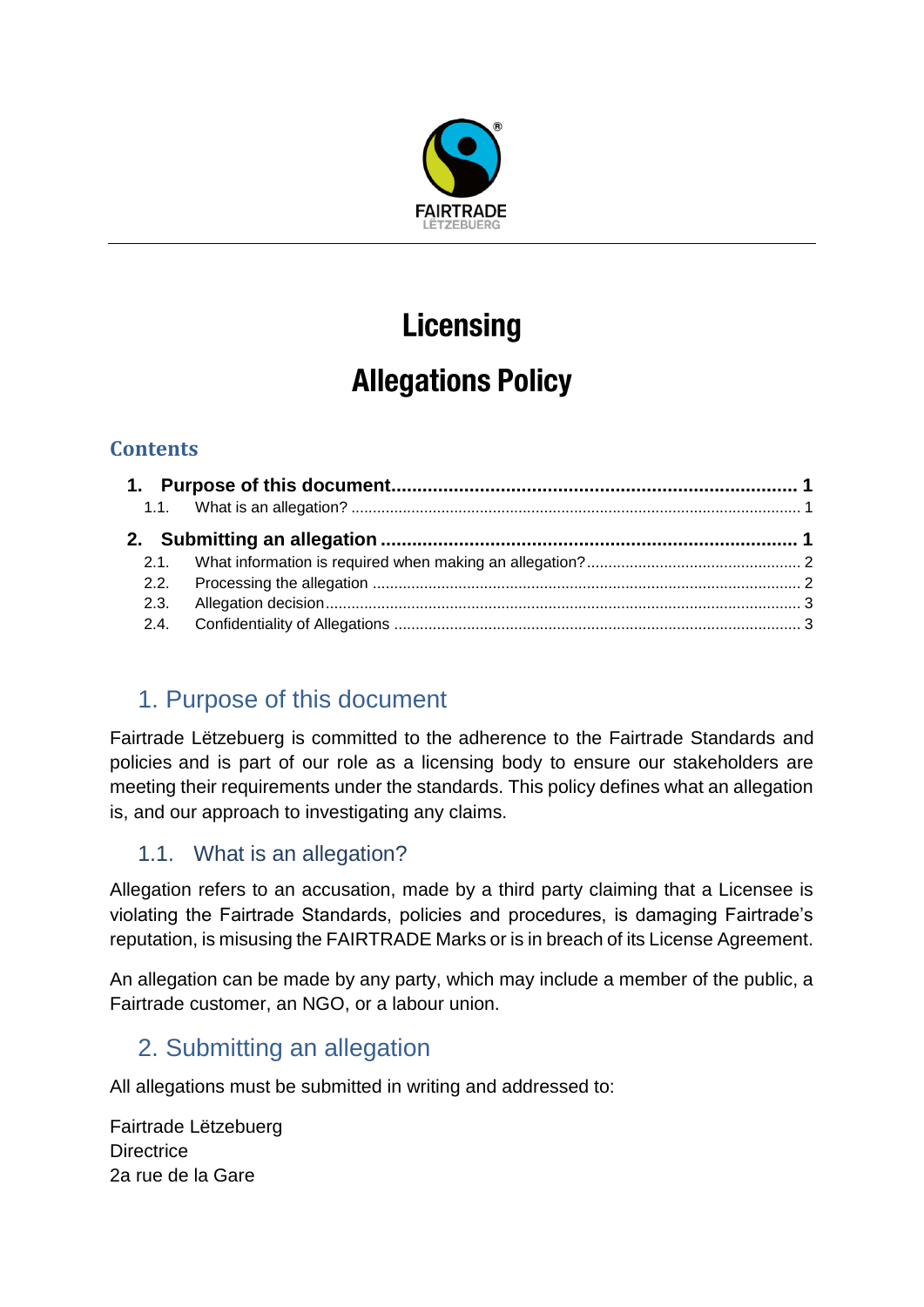

L-6910 Roodt-Syre email: [info@fairtrade.lu](mailto:info@fairtrade.lu)

If you need assistance to document the allegation, please contact Fairtrade Lëtzebuerg on +352 35 07 62 or licensing@fairtrade.lu and the Licensing personnel can assist with documenting the allegation.

All submitted allegations will be treated with the strictest of confidence, to ensure the identities of the parties are protected.

#### <span id="page-1-0"></span>2.1. What information is required when making an allegation?

When making an allegation, providing as much of the following information as possible will make it easier for us to investigate matters:

- Your name, position and contact details
- The name of the organization and FLO ID (if known)
- Which Fairtrade criteria is your allegation relating to
- Describe the issues you are alleging
- Attach any documentation to support your claim

We will acknowledge all written allegations within 10 days of receipt, in writing.

Your allegation will be assigned to a relevant staff member for investigation. Any person with a conflict of interest in relation to the allegation shall be excluded from the review and decision-making process.

#### <span id="page-1-1"></span>2.2. Processing the allegation

The staff member will make an initial assessment of the claim, to ensure its validity and determine the investigation process.

If the allegation concerns a purely certification related matter it will be transferred to Fairtrade Lëtzebuerg's certification body, FLOCERT.

The reasons an allegation may not be investigated further are; the organization is not Fairtrade certified or licensed, the allegation is not linked to a breach of the Fairtrade Standard, policies or the allegation has no link to the Fairtrade standards or policies.

Based on the nature of the allegation, the investigation may take the form including, analysis of the evidence provided, analysis of audit history, statement from the customer or analysis taken as part of an announced or unannounced audit.

The investigation is required to be completed within a 6 month time frame, however where the allegation is classed as high risk, action will be taken ensure the process does not take longer than 3 months